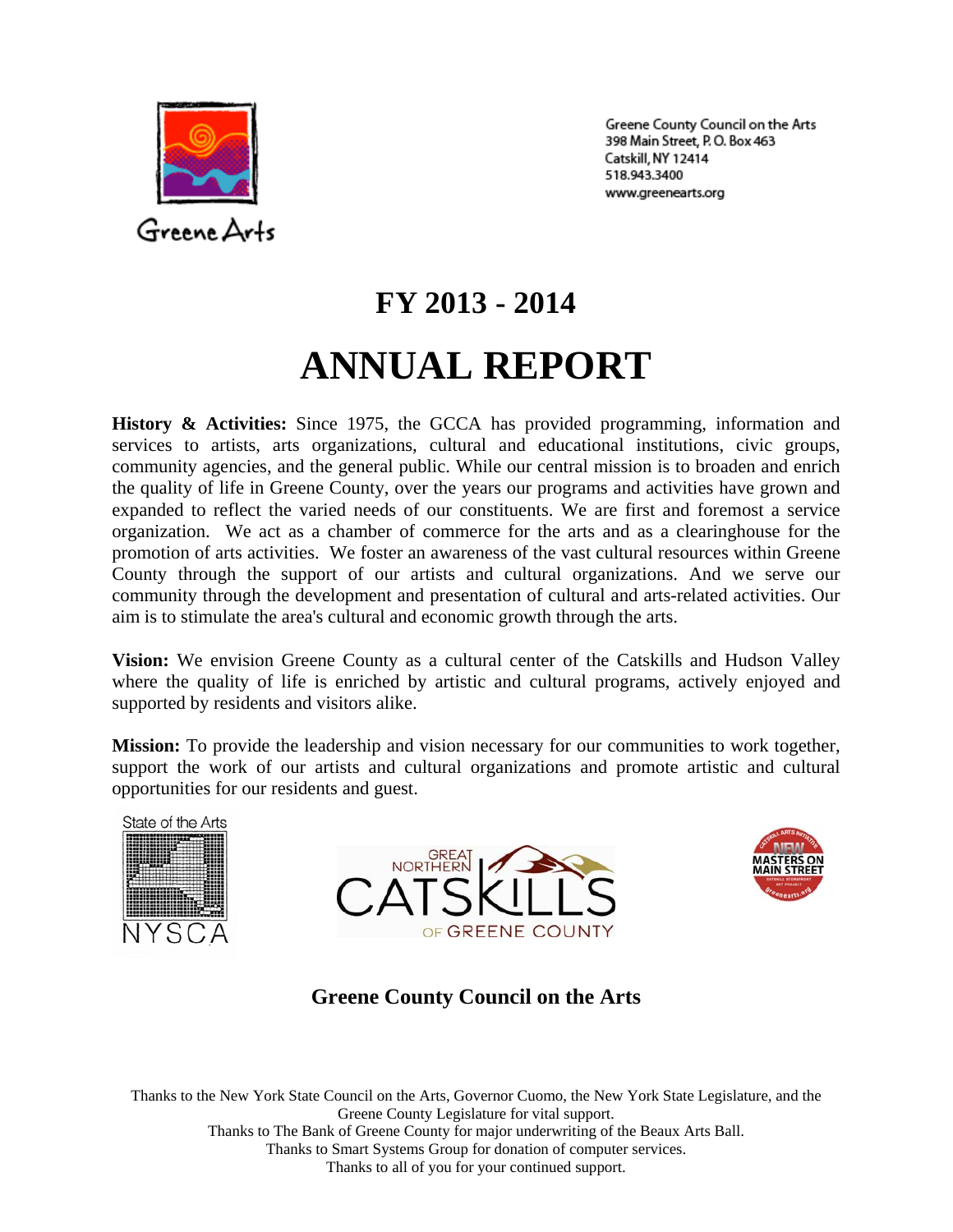## **2014 - 2015 BOARD OF DIRECTORS**

### **Current Title Mame Mame Area of Representation/Affiliation** President: **David Slutzky** Hunter: *Artist, Resort Industry* Vice President: **William Deane Ashland:** *Artist, Civil Engineer (retired)* Treasurer: **Paul Poplock** Catskill: *Business, Finance* Recording Secretary: **Lawrence Krajeski Durham:** *Non Profit Industry* **Kico Govantes Catskill:** *Artist, Art Dealer* **Kico Govantes** Catskill: *Artist, Art Dealer*  **Liz Kirkhus** Catskill: *Designer, Business Owner* **Laura Segall** Cairo*: Art Teacher, Dev. Dir. Non Profit (retired)* **John Sowle** Catskill: *Artist, Theatre* **Brenda Taylor** Leeds, *Social Work Consultant, Artist*  **Sheila Trautman** Jewett: *Artist*

Nominee, January 2015 **Jeff Friedman** Elka Park: *Greene County CC Exec Director* 

#### **BOARD OF ADVISORS**

**Casey Biggs** (Athens), chairman;

**Karl T. Anis** (Windham); **Ava Barbour** (Cairo); **June Battisti** (Catskill); **Susan Beecher** (Jewett**); Dick Brooks** (New Baltimore**)**; **Andrea Cunliffe** (Germantown); **Frank Cuthbert** (Athens); **Michel Goldberg**, (Freehold); **Louise Hughes**  (Jewett); **Ronnie McCue** (Catskill**)**; **Kim McLean** (Athens), **Patrick D. Milbourn** (Catskill); **Patti Morrow** (Windham); **Ruth Sachs** (Jewett), **Michael Smith** (Catskill), **Robert Sheridan** (Haines Falls); **Reginald Willcocks,** (Windham)

#### **STAFF**

**Kay Stamer**, Executive Director **Sharon Hulett-Shepherd**, Asst to Director; Membership Coordinator, Arts Alive **Colette Lemmon**, Director Community Arts Grants for the Twin Counties **Renee Nied,** Schoharie County Decentralization Coordinator **Molly Stinchfield,** Visual Arts Director **Patricia Britton,** Bookkeeper, Financials **Donna Trunzo & Dale Loughran,** "Sprouts" Directors **Fawn Potash,** Masters on Main Coordinator **William Barnds,** Catskill Gallery Reception, Courtesy of Experience Works

**Consultants**

**Anthony Rago,** Apogee Web Advisor **Kate Boyer,** Arts Alive **Eugene DeVillamil,** Computer Tech **Ruth Leonard,** "Sprouts" Program

**Volunteer Gallery/Office Staff**

**Dara Young**, Editor, Calendar & Opportunities **Jean Heiberg,** Coordinator "I Love You Greene" **Jordan Baker, William Barnds, Kirsten Bates, William Carbone, Dot Chast, Piper Dorrance, Flo Hayle, Millie Goldberg, Erica M. Klein, Jennifer Lehmann, Pat Lemmon, Andi Porazzo-Nangle, Wayne Sheridan, Carol Swierzowski, Richard Talcott, Dara Trahan, Ilana Wolfe** 

**Catskill Gallery Committees Deborah Artman, Jill Skupin Burkholder, Kico Govantes, Ashley Hopkins-Benton, Carol Swierzowski, Richard Talcott** 

**...***and a host of people like you!*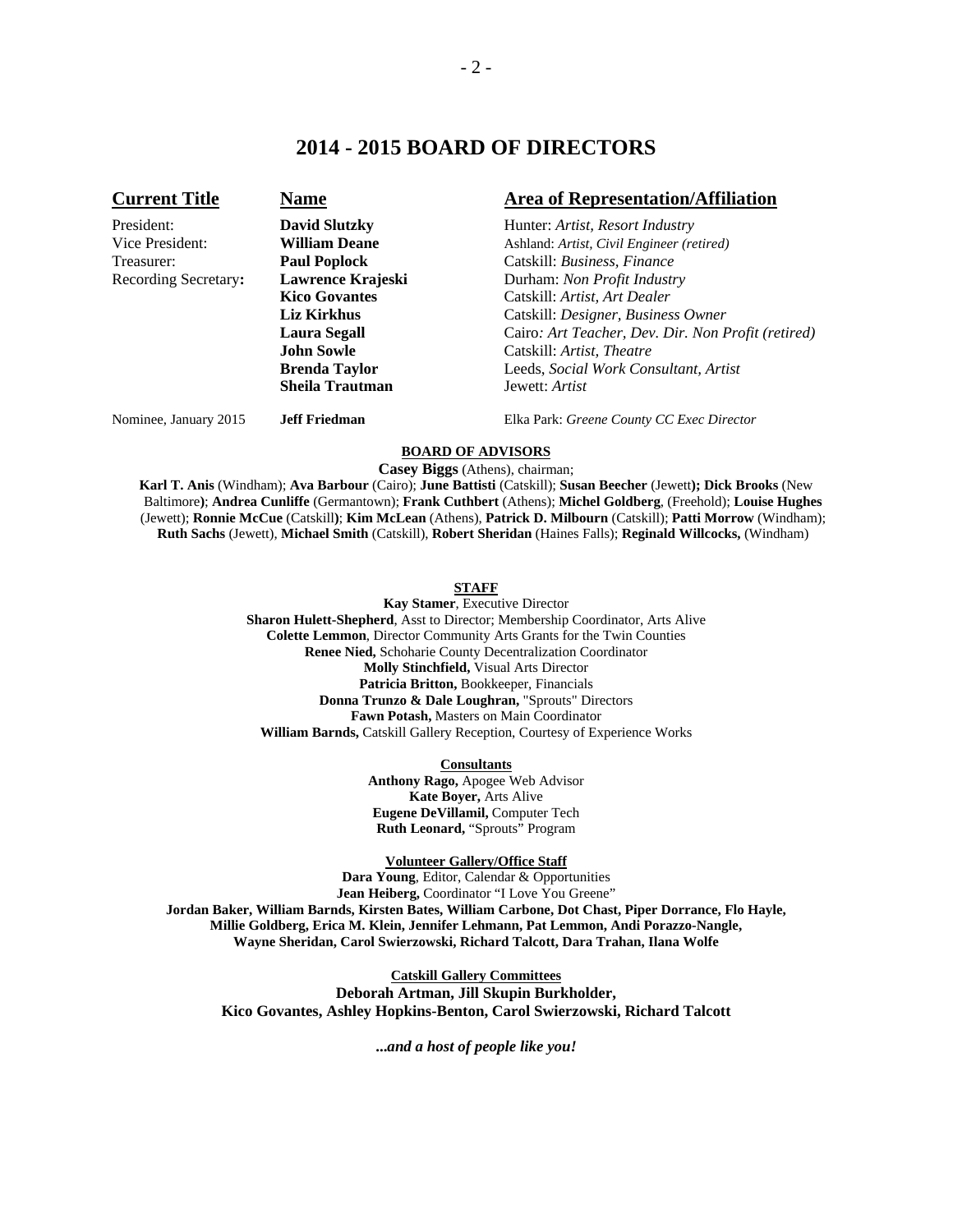**Prelude:** The year 2014 has been exciting and challenging. The challenges we faced in 2010 continued into 2013 and beyond. They were enormous. Continued delays in receipt of state funding leave us struggling to keep the doors open and the lights on at our Catskill Gallery headquarters. In the "good ole' days" we received our NYSCA (New York State Council on the Arts) funding in September. Then it was delayed until November. Three years ago, our funding finally arrived three days before the New Year. In FY 2012-13 we received funding in mid-February and June. This year, we are thrilled to report that our contracts and funding seem to be getting back on track. We received our operating funds and most of our regrant funds in October! The rewarding, not to mention heartwarming, side of the equation is the number of you who responded to our appeals. We're holding on thanks to all of you and we can't thank you enough!

The State budget for NYSCA for the 2014-2015 fiscal year remained level with 2013-2014. That was good news considering the nearly 40% reduction over the previous years. We await news of the Governor's 2015 recommendations. Arts advocates throughout the state have been unanimous in requesting an increase of \$5 million for NYSCA in the new budget. Letters requesting this increase have also been sent to the Governor by our elected officials and some of our constituents. We are also pleased to report that we received \$60,000 from the Governor's Regional Economic Development Council (REDC) administered by NYSCA for 2015. Our project, "Mainly Greene" is a partnership between GCCA's Masters on Main Street (MOMS) program, the Catskill Mountain Foundation, Zadock Pratt Museum, and Prattsville Art Center. Congratulations to Fawn and partners for another excellent application.

Our County funding was held level for the fourth year in a row. While we advocated for an increase, we are truly grateful after several years of 10% cuts (from a high in FY 09-10 of \$53,769 to our current \$46,950.) The county's support has been essential. With the economy stretched, funding for the arts is often considered by many to be of a "discretionary" nature – with food, shelter, health care and education being the essentials. Yet, consider this information provided by the National Assembly of State Arts Agencies. In addition to the inherent value to society, the arts offer a distinctive blend of benefits, including:

- **Economic Drivers**: The arts create jobs and produce tax revenue. A strong arts sector is an economic asset that stimulates business activity, attracts tourism revenue, retains a high quality of work force and stabilizes property value. The arts have been shown to be a successful and sustainable strategy for revitalizing rural areas, inner cities and populations struggling with poverty.
- **Educational Assets:** The arts foster young imaginations and facilitate children's success in school. They provide the critical thinking, communications and innovation skills essential to a productive  $21<sup>st</sup>$  century work force.
- **Civic Catalysts**: The arts create a welcoming sense of place and a desirable quality of life. The arts also support a strong democracy, engaging citizens in civic discourse, dramatizing important issues and encouraging collective problem solving.
- **Cultural Legacies**: The arts preserve unique culture and heritage, passing a state's precious cultural character and traditions along to future generations.

As we reflect on 39 years of service to our community, we are all the more grateful to our members, donors and friends for your continued support. It is also important to note the wonderful contributions of our exceptionally talented and dedicated staff, Board of Directors, artists and volunteers. We have been blessed.

Let us all continue to work together toward a common goal – economic revitalization through the arts and the continued realization of our vision.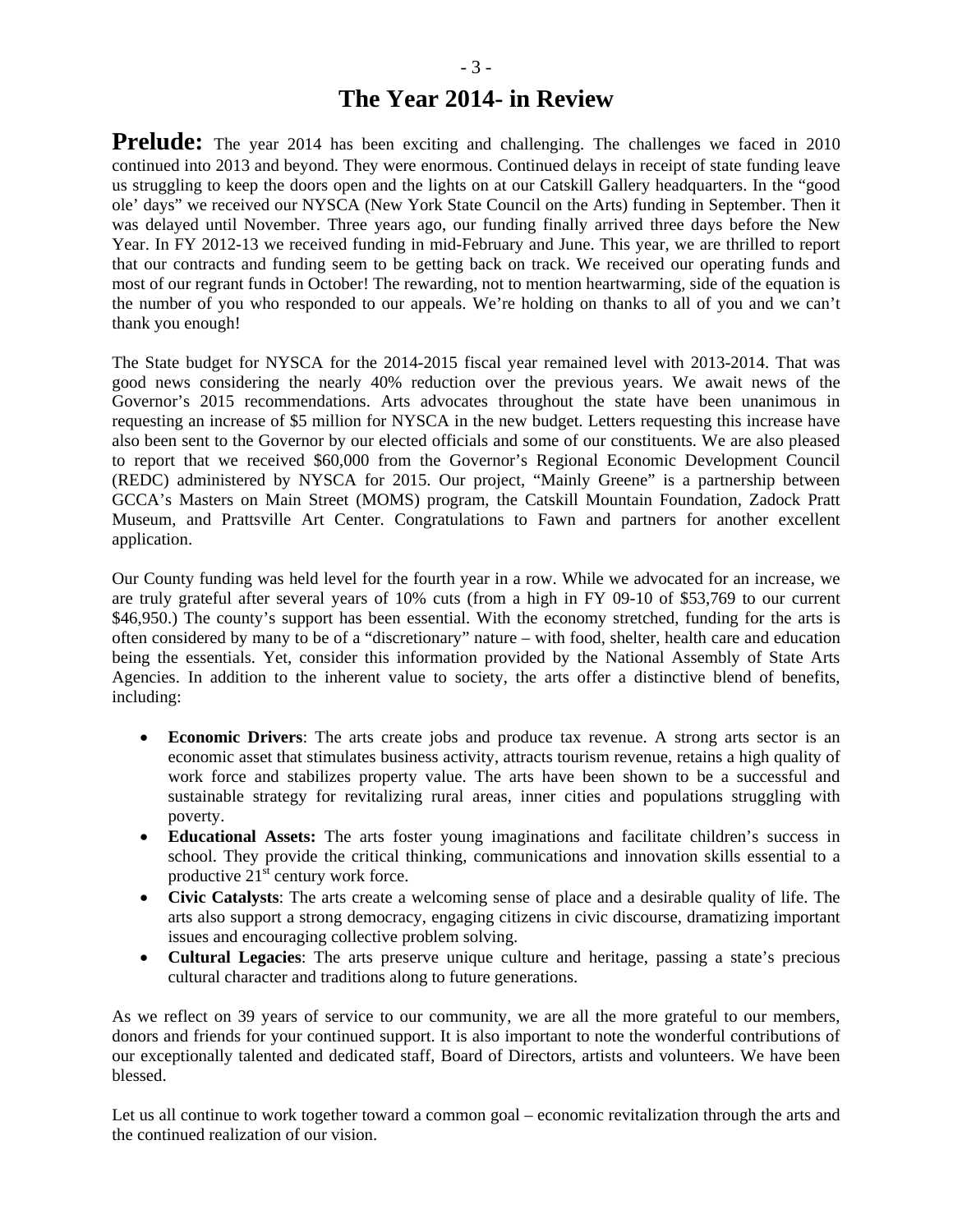# **HIGHLIGHTS OF THE YEAR 2014**

# **PROGRAMS & SERVICES**

For 39 years, our presence has brought thousands of dollars in state and federal funds into the county in support of the arts, and our partnerships with the Greene County Legislature and local businesses have put local dollars to work keeping local arts healthy and vibrant. GCCA has nurtured artists in all disciplines throughout the county and the region and has been their stalwart advocate since the inception of many of the arts organizations that now grace Greene County with their presence. We at the Greene County Council on the Arts are proud to be a continuing wellspring of support for this wonderful spirit of creativity, experimentation and artistic achievement.

Catskill Gallery Exhibitions - GCCA continued to host another year of remarkable exhibits. In early February GCCA welcomed Molly Stinchfield as Visual Arts Director with Fawn Potash remaining on as the Masters on Main Coordinator. Before her official departure as Visual Arts Director, Fawn orchestrated an extraordinary fundraiser, *Playing With a Full Deck,*  to benefit the GCCA Visual Arts program. 54 artists designed poker sized playing cards with the back designed by Kiki Smith in a custom box, there was a special edition of 25 poster size prints containing all 54 designs, a deluxe collection with a signed archival limited edition print, six limited edition engravings by Kiki Smith and a special T-shirt design. The *Playing With a Full Deck* exhibition included a Texas Hold 'Em Charity tournament and silent auction March 8<sup>th,</sup> ending with a live(ly) auction with over 60 people in attendance. All but a few of the original artworks sold! The entire fundraiser was deemed an astonishing success. Simultaneously, the Upstairs Gallery hosted a solo show, *Quiet Space*, a solo show of plein air meditations by painter Maria Katzman, whose oil paintings chronicled a six year residency at the Woodstock Byrdcliffe cabins, closely observing nature, framed by the cabin's simple architectural features.

In March GCCA hosted its annual Youth Arts exhibit, *Outside the Lines*. Hundreds of young student artists, K-12, from both public and home schools throughout Greene County had the opportunity to display their work.

Following in May, *Burnt Offerings*, a selected group show featuring ceramic work, examined the interplay between clay as a sculptural medium and representations of similar ideas in other media. In addition to traditional ceramic pieces, the show included related drawings, encaustics, prints and sculptures by ceramicists that engage similar themes, stylistic concerns or subject matter. Husband and wife Richard Talcott and Carol Swierzowski joined forces and presented a show in the Upstairs Gallery, *A Visual Partnership*. Both artists made work independently for decades and recently began curating shows of their work. This show, their fourth collaboration, was an examination of their non-objective work. It featured pieces selected to present a visual metaphor of a marriage and working partnership.

In July and August, *Ad Infinitum, An Installation Show*, attracted many curious visitors to our gallery! This site-specific installation was a collaboration between selected artists, who made a conceptual, maze-like web of sculptures, photograms, and collages. The show, co-curated by Tasha Depp and Molly Stinchfield, was a convergence of earth and sky, cardboard and glass. Much of the art was rooted in natural themes, with repeating organic forms and patterns made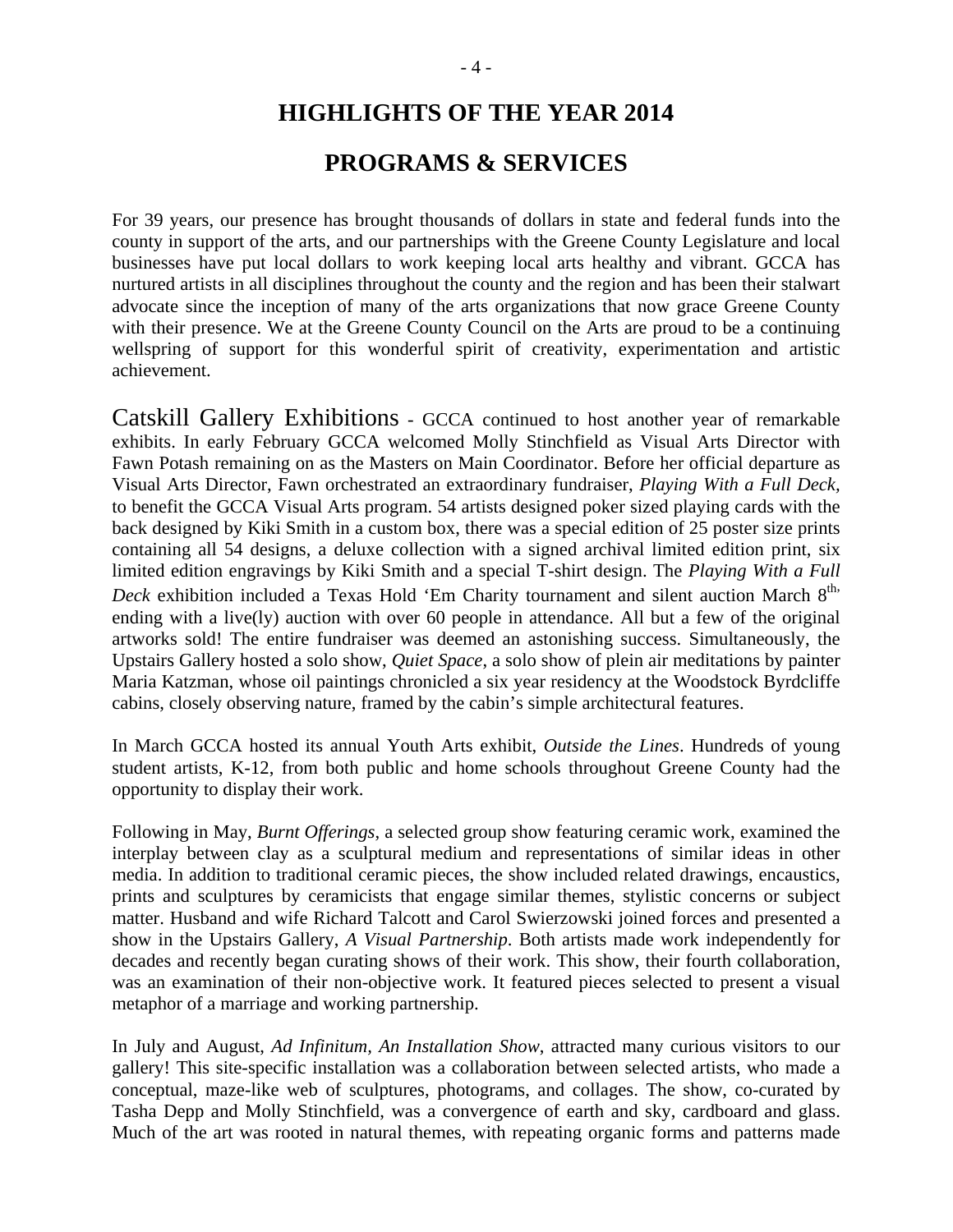from recycled materials, found objects, and every day objects given a new life. Concurrently, *Tasha Depp, Connected Vision* was displayed in the Upstairs Gallery. Depp's paintings and drawings were contemplations on everyday views of nature. Environmental commentary was quietly present in Depp's art. She saw occasional beauty in the rubble; she revealed her own modern human struggle of trying to make a difference in a world that seems unfixable. Her material choices invited us to think about the effects of overconsumption while also enjoying the end result of her gorgeous paintings.

In September GCCA invited the community to a celebration of the 25th anniversary of National Recovery Month during the exhibition, "*The Other Side*". Preceding the opening reception, there was a screening of Greg Williams' documentary *"The Anonymous People"* in the Bridge Street Theatre. This exhibition honored the journey of recovering addicts and their friends and families with artwork by individuals who have been affected by addiction and illustrates the hope found in recovery. The exhibit featured portraits of recovering addicts by local photojournalist, Kyle Adams, who worked in partnership with Twin Counties Recovery Services and the P.A.S. It On Committee after reporting on a series of public forums to generate open discussion on heroin abuse in the region. The group wanted to make images that would challenge the shame associated with addiction: to depict a person rather than a disease Simultaneously, Matthew Zappala's solo show, *After the Shot in the Wheatfield,* poetically portrayed Van Gogh's unraveling in a series of painting show in the Upstairs Gallery.

Following in October GCCA presented *Rock, Paper, Scissor,* a group collage/assemblage exhibition that encapsulated the industrious nature of artists who translated discarded scraps, magazines, fabric, wood and plastic into new languages. Familiar sights become recontextualized, causing the viewer to consider the world with fresh eyes. An after hours collage workshop was held free of charge and open to the public. *Leah Rhodes. Myths & Milagros* was on view in the Upstairs Gallery. The woman responsible for an exhibition career of nearly six decades has collected materials that inspire her and crafting them into exquisite micro worlds.

To end the year, GCCA proudly hosted its artist member's works in Salon 2014 and Handmade Holiday in the Artful Hand Boutique. Ever popular, over 25 original artworks sold from the Salon which opened in November and ran through January 3, 2015.

Mainly Greene & Masters on Main Street - Sponsored by the Greene County Council on the Arts, Mainly Greene continues to promote the arts and culture, events and excursions around Greene County. Mainly Greene is proud to announce a \$60,000 Regional Economic Development Council grant to support *American Masquerade*, a year-long project exploring creative transformation. The collaborative group, Greene County Council on the Arts' Masters on Main Street project, Catskill Mountain Foundation, Prattsville Art Center and Zadock Pratt Museum, have been working together for three years, sharing program planning, marketing and funding strategies. Committed to making an impact on each organization's community through the arts, the partners carefully select project themes that are both relevant to residents and attract cultural tourists. In 2015, Mainly Greene will present an historic exhibit about the violent revolt of the region's tenant farmers in the mid 1800's. Visit the site **www.mainlygreene.org** for the current events.

Under the direction of Fawn Potash as part of Masters on Main Street, GCCA presented **#CatskillBalloons** in April**.** The projects started with Jason Hackenwerth's *AVIARY*, a massive 35-foot tall latex balloon sculpture that was commissioned for a one-night exhibition by Works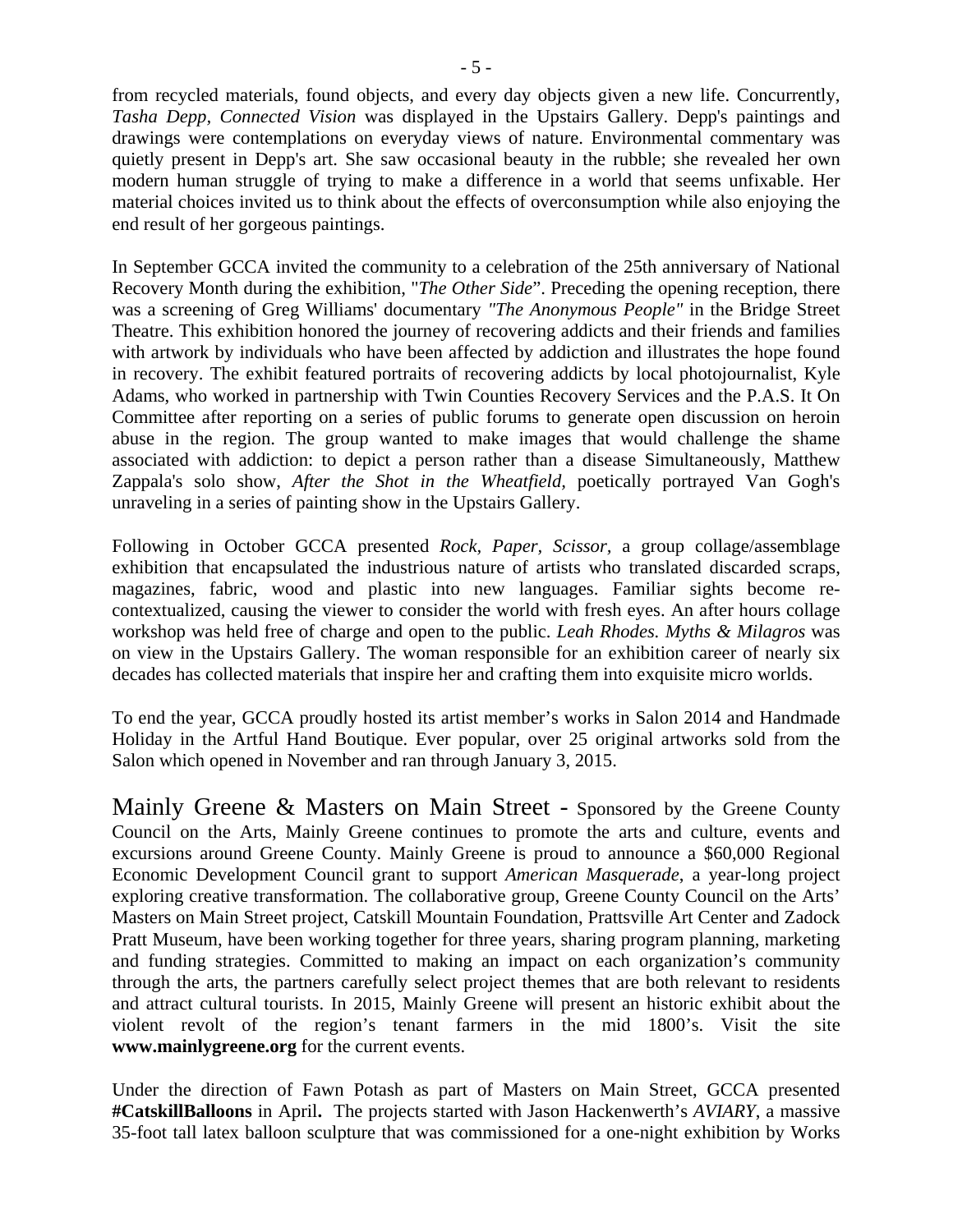& Process, a sculptural centerpiece for its  $30<sup>th</sup>$  Anniversary Gala at the Solomon R. Guggenheim Museum held on April 2, 2014. With the unusual permission of the artist, this gift from Curator Duke Dang, arrived upstate in the wee hours of April 3 to begin its new life as *AVIARY Reimagined*; reconfigured balloon sculptures on display in various locations throughout Catskill, April 12 - May 3. Coinciding events included Saturday Storytime under the big balloons at Bridge Street Theatre, a Catskill Elementary School collaborative sculpture and a Closing Night (fundraiser) Party at Bridge Street Theatre. In addition there were indoor installation locations at Catskill storefront windows providing easy access to a great view 24/7. Later in August, Masters on Main Street presented filmmaker Tobe Carey's newest film, *Rails to the Catskills* in a free screening at the Community Theater in Catskill. The film was followed by an opportunity to talk to the filmmaker and ask questions. The DVD remains available in the GCCA Artful Hand Boutique.

Catskill Gallery, Offices & Information Center – If you have visited our gallery in Catskill or seen a copy of *Arts Alive*, our bimonthly publication, you know the work we do providing opportunities and information for artists and the general public. Each year, we coordinate and mount five to six group shows in our  $1<sup>st</sup>$  floor gallery and three to four solo shows in our  $2<sup>nd</sup>$  floor gallery, where the work of artists and crafters can also be seen at The Artful Hand, our gift boutique. To complement our gallery exhibits, we offer special lectures, performances, workshops and book signings throughout the year.

Arts Alive! Our bi-monthly newspaper continues to provide essential information to artists, members and the general public regarding cultural activities and opportunities. *Arts Alive!* will continue as long as advertising revenues are generated. The GCCA believes that *Arts Alive!* is a valuable resource for our members. If you believe as we do, please spread the word for advertising revenue. Sharon Shepherd is in charge of production. Kate Boyer has been providing the graphic layout. Our friend and volunteer, Dara Young, has taken on the responsibility of compiling the information found in our Events Calendar and Artist Opportunities.

Cultural Fund Re-grant Programs – Two re-grant programs provide vital support to established and emerging artists, cultural organizations, and community-based groups while ensuring a wealth of cultural activities to a broad range of constituents. In 2014 the GCCA awarded \$120,900 to not for profit organizations and individual artists through the County Initiative Program (CIP) and Community Arts Grants in Columbia, Greene and Schoharie County. Funding for (CIP) is received from the Greene County Legislature and is intended for major cultural organizations in Greene County. Funding for Community Arts Grants is received from the New York State Council on the Arts. Community Arts Grants include several tiers for cultural funding to non-profit community organizations, individual artists, and Arts Education. Arts Education is our partnership with schools, teaching artists, students and parents that provides developmental support and matching funds to artists for in-school curriculum based residencies. Abundant thanks to Colette Lemmon, our Director of Community Arts Grants, for shepherding this vital program through all its vagaries. Thanks also to Renee Nied, our on-site coordinator for Schoharie County grants. These re-grant programs are our most important means of supporting the growth and development of the arts within our communities and we thank the New York State Council on the Arts and the Greene County Legislature for providing us with the funding which makes this possible. Through these programs we are able to bring our tax dollars home and put them right back to work within our community.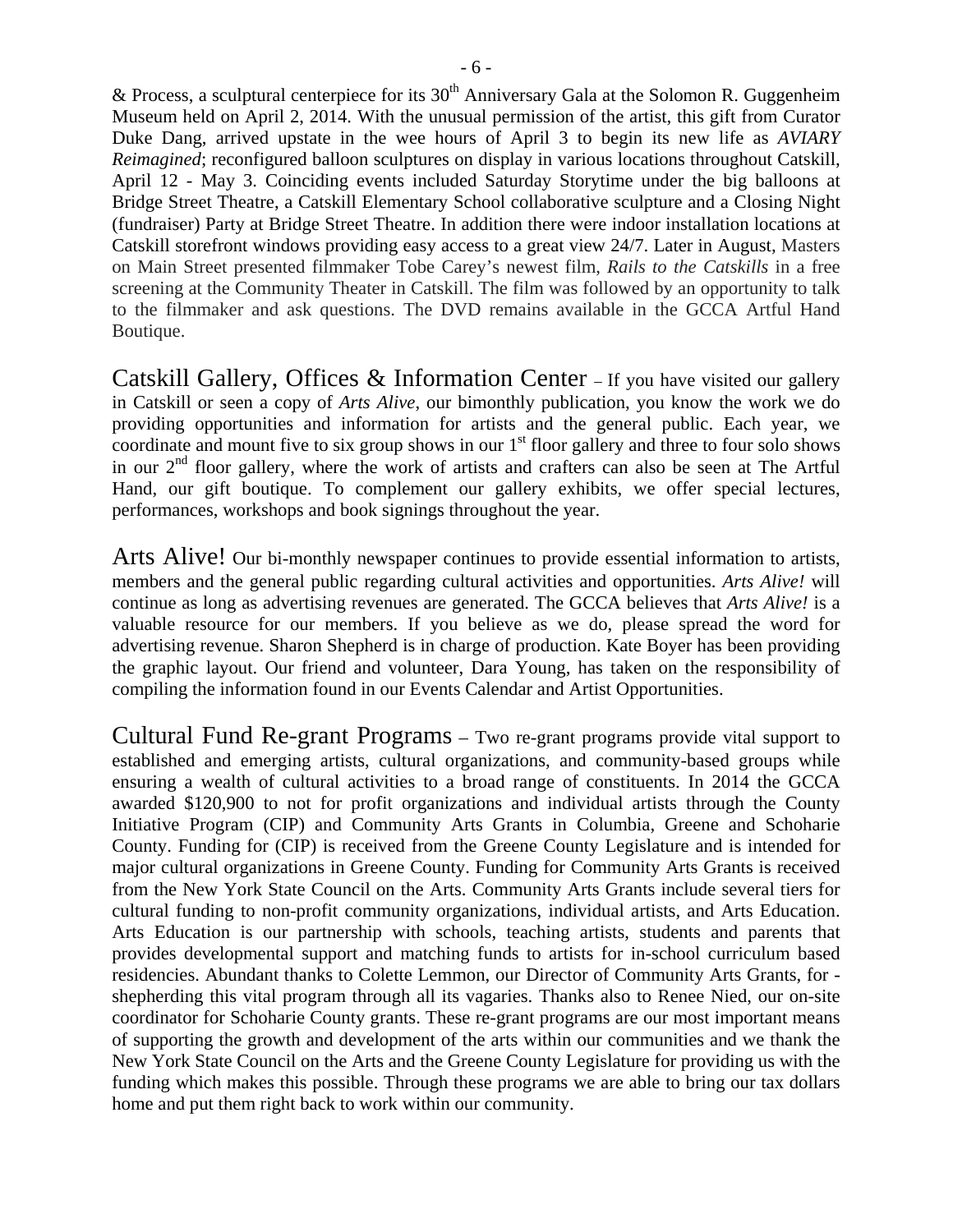Programs for Youth – **Youth ArtsReach "Sprouts"** programs provide services to children, students, parents, and community groups while providing employment and presenting opportunities to a variety of artists. These summer workshops are offered free to Greene County youth and provide a wide spectrum of programming designed to enhance creativity and selfesteem. At the same time, school studies are enhanced and skills are developed which help our young people react in a positive manner to the problems of today while preparing them for meeting the challenges of the future. "Sprouts" is coordinated with school districts and community groups to serve the needs of our young people. During any given year, "Sprouts" employs over 20 artists teaching programs in Music, Arts, Theatre and Dance to over 300 children and young adults throughout Greene County.

Donna Trunzo and Dale Loughran – both of whom have taught in our Sprouts program-became the new Sprouts Directors in 2014. Donna and Dale brought their individual teaching skills and experience to the program adding new procedures and introducing new teachers to the 2014 program. By the end of the six weeks they gained many new volunteers and Sprouts members. Though new to fundraising, they did a remarkable job with gaining funds to support this important program. Ruth Leonard, former "Sprouts" Director for 18 years, returned to the program as a consultant and an art teacher.

Major funding for Sprouts is received from the Greene County Legislature, the Greene County Youth Bureau, the United Way of Columbia-Greene, New Athens Generating, the Nan Guterman Foundation, Hudson River Bank & Trust, amd Stewart's Holiday Match. Matching funds are received from almost every municipality in the county as well as from local businesses, corporations, and individuals.

Fundraising Programs – *The Beaux Arts Ball* is our largest fundraiser, generating proceeds of between \$55,000 and \$70,000. The success of the Ball is directly linked to the generosity of our benefactors and artists, whose donations of art for the auction build substantial proceeds. As a "thank you" to our artist members, each year an artist who donates work to the Silent Auction is randomly selected to receive two tickets to the Ball.

At the Ball we also honor those who have contributed substantially to the arts in Greene County. In 2014 our Distinguished Service Award was presented to two dynamic women, Betsy Jacks and Lisa Fox Martin who serve as Executive Director and president of the Board, respectively, at Cedar Grove. As a team they have brought the Thomas Cole National Historic Site to international attention. In 2015 we will be honoring the contributions of Natalia Sonevytsky, cofounder and President of the Music & Art Center of Greene County. Thanks to Natalia and a dedicated core of volunteers, The Music & Arts Center will be entering its  $33<sup>rd</sup>$  year of presenting remarkable world class music, Ukrainian folk arts workshops and visual arts at the Grazhda in Jewett.

As an added element of fun and festivity, we encourage "creative" black tie and masks. For those who may not have a mask, we will have artist made masks available at the Ball. So, come join in the fun on Saturday, March 28, 2015 at the Copper Tree Restaurant at Hunter Mountain!

In the fall we offer our *Garden Party* at the Beattie-Powers Place, courtesy of the Friends of Beattie-Powers Place. This past September, our theme, Grazin' Greene, featured a sampling of Greene County businesses and brought in over \$8000 to help support GCCA programming.